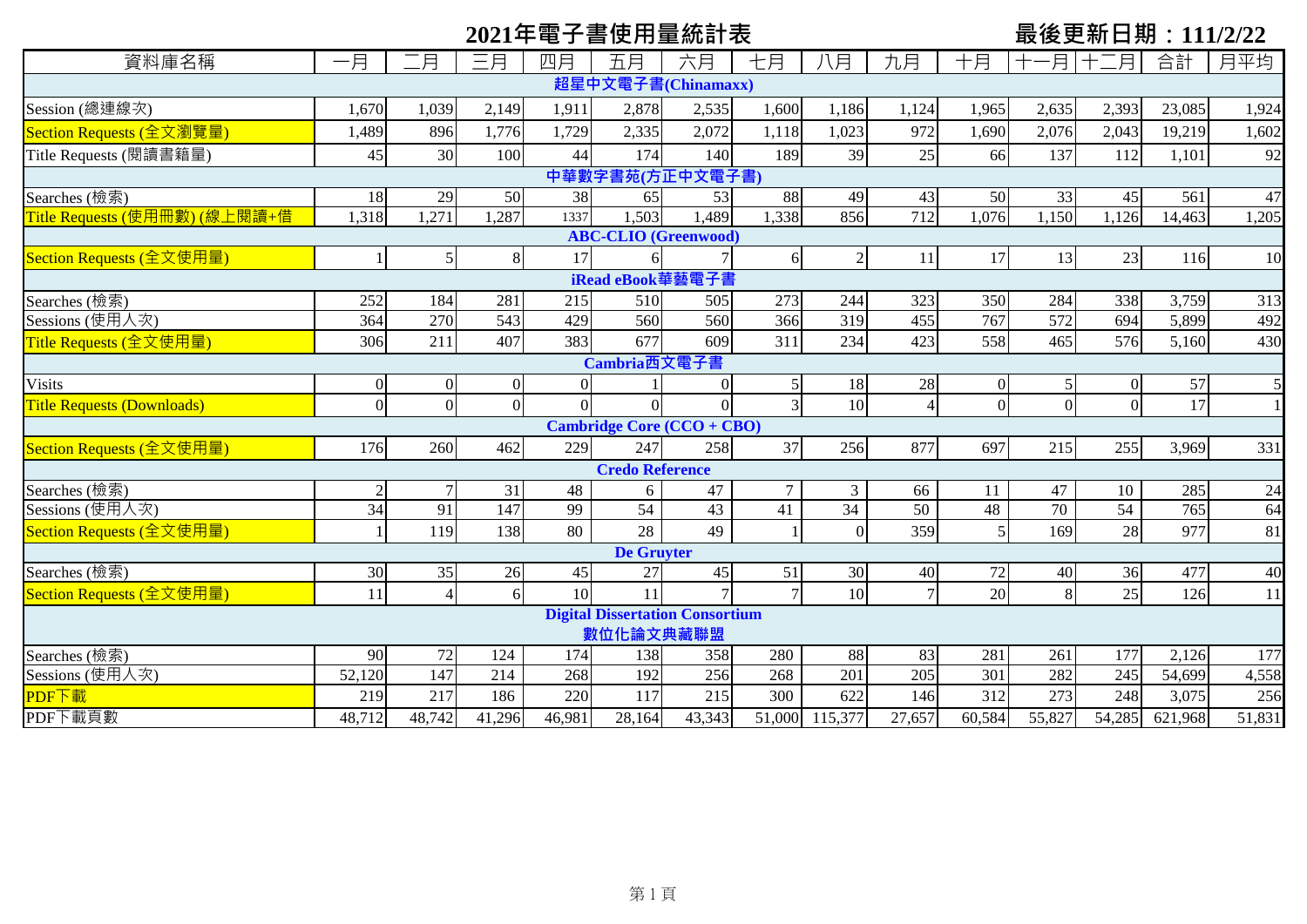# 2021年電子書使用量統計表<br> **■ 
2021年電子書使用量統計表**

| 資料庫名稱                                                  | 一月             | 二月               | 三月             | 四月             | 五月                                     | 六月              | 七月               | 八月             | 九月             | 十月             | 月               | .月              | 合計             | 月平均            |
|--------------------------------------------------------|----------------|------------------|----------------|----------------|----------------------------------------|-----------------|------------------|----------------|----------------|----------------|-----------------|-----------------|----------------|----------------|
|                                                        |                |                  |                |                | <b>Early American Imprints (EAI)</b>   |                 |                  |                |                |                |                 |                 |                |                |
| 國科會圖書計畫電子書                                             |                |                  |                |                |                                        |                 |                  |                |                |                |                 |                 |                |                |
| Searches (檢索)                                          | 0              | $\boldsymbol{0}$ | $\overline{0}$ |                |                                        | $\overline{0}$  | 5                | $\overline{0}$ |                |                | $\theta$        | $\theta$        | 17             |                |
| Section Requests (全文使用量)                               | $\overline{4}$ | $\overline{0}$   | $\overline{2}$ | $\Omega$       |                                        |                 | $\overline{A}$   | $\overline{0}$ | $\theta$       |                | $\Omega$        |                 | 26             |                |
| <b>Early English Books Online (EEBO)</b><br>國科會圖書計畫電子書 |                |                  |                |                |                                        |                 |                  |                |                |                |                 |                 |                |                |
| Searches (檢索)                                          | $\overline{0}$ | $\overline{0}$   | $\overline{0}$ | $\Omega$       | $\overline{0}$                         | $\overline{0}$  | $\boldsymbol{0}$ | $\Omega$       | $\overline{0}$ | $\Omega$       | $\Omega$        | $\Omega$        | $\theta$       |                |
| Sessions (使用人次)                                        | $\overline{0}$ | $\overline{0}$   | $\overline{0}$ | $\overline{0}$ | $\Omega$                               | $\overline{0}$  | $\overline{0}$   | $\overline{0}$ | $\overline{0}$ | $\Omega$       | $\Omega$        | $\overline{0}$  | $\overline{0}$ |                |
| Title Requests (使用冊數)                                  | $\overline{0}$ | $\overline{0}$   | $\overline{0}$ | $\Omega$       |                                        | $\overline{0}$  | $\overline{0}$   | $\overline{0}$ | $\overline{0}$ | $\overline{0}$ | $\Omega$        | $\overline{0}$  | $\overline{0}$ |                |
| ProQuest ebook Central西文電子書                            |                |                  |                |                |                                        |                 |                  |                |                |                |                 |                 |                |                |
| (原ebrary與EBL, 107/5月起包含MyiLibrary)                     |                |                  |                |                |                                        |                 |                  |                |                |                |                 |                 |                |                |
| Searches (檢索)                                          | 73             | 40               | 85             | 47             | 91                                     | 69              | 68               | 49             | 175            | 160            | 81              | 51              | 989            | 82             |
| Section Requests (全文使用量)                               | 269            | 356              | 892            | 582            | 471                                    | 476             | $\overline{529}$ | 199            | 1,063          | ,248           | 340             | $\frac{1}{555}$ | 6,980          | 582            |
| Title Requests (使用冊數)                                  | 6              | 5                | 8              | 5 <sub>l</sub> | $\mathbf{8}$                           | $\overline{3}$  | 6                | $\Omega$       | 33             | 10             | 11              | $\overline{7}$  | 102            | 9              |
| <b>Emerald</b>                                         |                |                  |                |                |                                        |                 |                  |                |                |                |                 |                 |                |                |
| Section Requests (全文使用量)                               | 46             | 9                | 308            | 33             | 23                                     | 27              | 18               | 11             | 35             | 89             | 36              | 46              | 681            | 57             |
| <b>Gale Virtual Reference Library</b>                  |                |                  |                |                |                                        |                 |                  |                |                |                |                 |                 |                |                |
| Searches (檢索)                                          | $\overline{c}$ |                  | 3              |                |                                        |                 | $\overline{4}$   | 9              | 3              | 16             | 19              | 6               | 74             | 6              |
| Sessions (使用人次)                                        | 9              | $\sqrt{5}$       | $\overline{4}$ | $\overline{4}$ |                                        | 10              | $\overline{4}$   | 6              |                | 12             | 16              | 16              | 97             |                |
| Section Requests (全文使用量)                               | 18             | 10               | 196            | 19             | 130                                    | $\overline{31}$ | $\overline{2}$   | $\overline{3}$ |                | 48             | 145             | 88              | 691            | 58             |
|                                                        |                |                  |                |                | <b>HyRead ebook</b>                    |                 |                  |                |                |                |                 |                 |                |                |
| Searches (檢索)                                          | 3,430          | 5,488            | 4,897          | 6,248          | 7,474                                  | 6,598           | 7,761            | 10,116         | 6,710          | 7,835          | 5,207           | 9,061           | 80,825         | 6,735          |
| Section Requests (全文使用量)                               | 6,555          | 8,254            | 9,843          | 6,841          | 7,551                                  | 9,895           | 8,808            | 10,166         | 9,466          | 10,955         | 7,194           | 9,640           | 105,168        | 8,764          |
| Title Requests (使用冊數)                                  | 139            | 181              | 218            | 186            | 214                                    | 292             | 275              | 364            | 295            | 369            | 232             | 391             | 3,156          | 263            |
|                                                        |                |                  |                |                | IGI Global (含InfoSci)                  |                 |                  |                |                |                |                 |                 |                |                |
| Searches (檢索)                                          |                | $\overline{0}$   | 15             | $\overline{7}$ | $\overline{0}$                         |                 | $\overline{7}$   | $\mathbf{0}$   | $\overline{0}$ | $\Omega$       |                 |                 | 34             |                |
| Section Requests (全文使用量)                               | 97             | 12               | 541            | 139            | 87                                     | 266             | 138              | 71             | 186            | 341            | 53              | 113             | 2,044          | 170            |
|                                                        |                |                  |                |                | IGLibrary平臺<br>(BEP/CUP/SIAM/Springer) |                 |                  |                |                |                |                 |                 |                |                |
| Searches (檢索)                                          | 15             |                  |                | $\overline{2}$ | 14                                     |                 | $\,8\,$          | $\overline{4}$ |                | $\mathcal{F}$  | 8               | $\Omega$        | 60             |                |
| Section Requests (全文使用量)                               | $\overline{7}$ | 14               | 8              | 6              |                                        | $\mathfrak{Z}$  | $\overline{7}$   | $\mathfrak{S}$ |                | 10             | 5               | 8               | 79             | $\overline{7}$ |
| Title Requests (使用冊數)                                  | 53             | 18               | 16             | 15             | 3                                      | 8               | 8                | 11             | 8              | 21             | $\overline{14}$ | 10              | 185            | 15             |
|                                                        |                |                  |                |                | <b>IOS</b>                             |                 |                  |                |                |                |                 |                 |                |                |
| Sessions (使用人次)                                        | 617            | 622              | 666            | 675            | $\overline{629}$                       | 660             | 667              | 662            | 639            | 662            | 955             | 645             | 8,099          | 675            |
| Section Requests (全文使用量)                               | $\overline{0}$ | $\overline{0}$   | $\theta$       |                | $\Omega$                               | $\overline{0}$  | $\Omega$         | $\overline{0}$ | $\Omega$       | $\Omega$       |                 | $\Omega$        |                | $\overline{0}$ |
| Title Requests (使用冊數)                                  | 577            | 589              | 627            | 635            | 583                                    | 621             | 628              | 624            | 596            | 626            | 903             | 604             | 7,613          | 634            |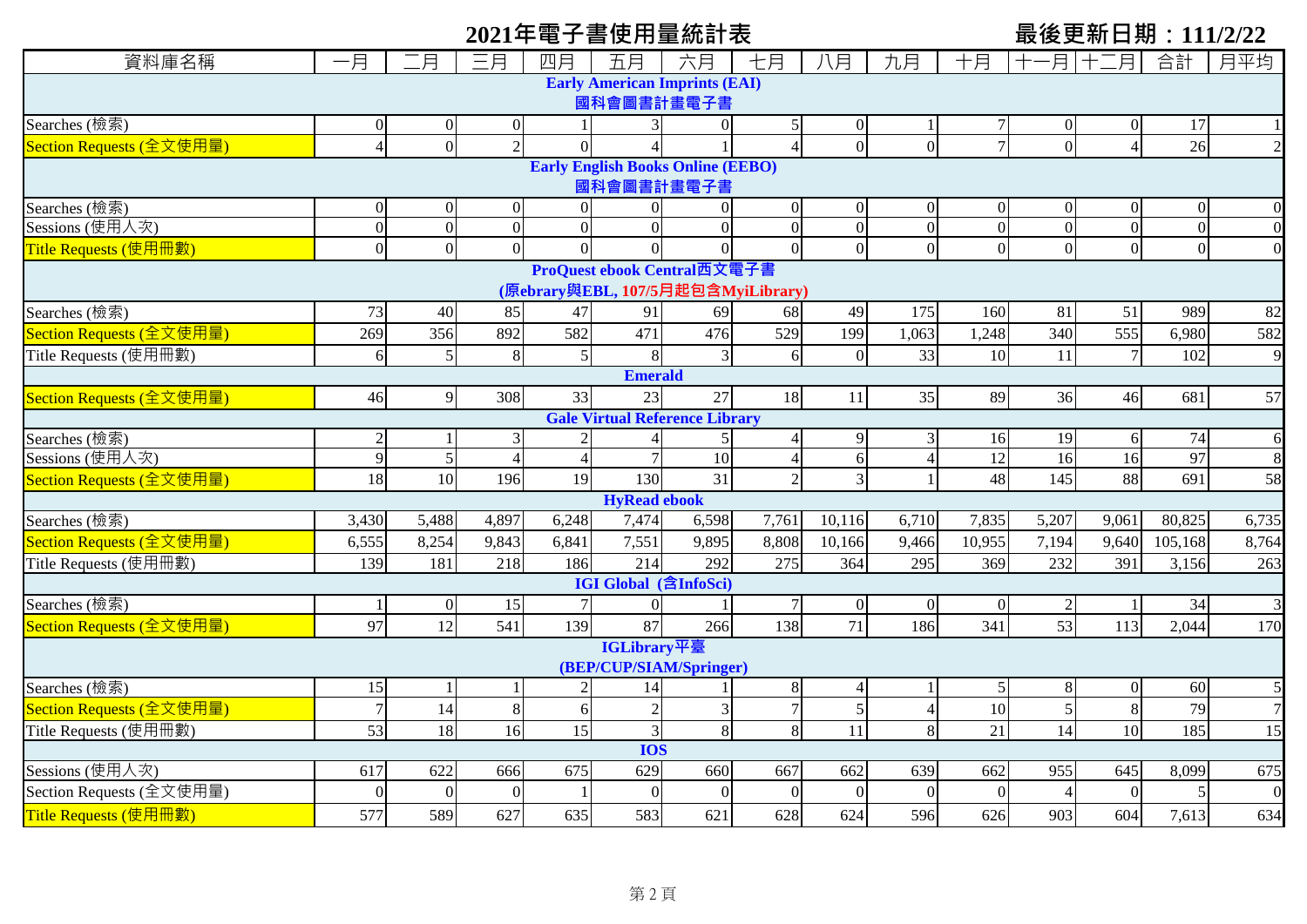|                           |                 |                |                |                |                     | 2021年電子書使用量統計表                  |                |                |                |                |                | 最後更新日期:111/2/22 |         |                |
|---------------------------|-----------------|----------------|----------------|----------------|---------------------|---------------------------------|----------------|----------------|----------------|----------------|----------------|-----------------|---------|----------------|
| 資料庫名稱                     | 一月              | 月              | 三月             | 四月             | 五月                  | 六月                              | 七月             | 八月             | 九月             | 十月             | 月              | 月               | 合計      | 月平均            |
|                           |                 |                |                |                | L&B數位圖書館            |                                 |                |                |                |                |                |                 |         |                |
| Searches (檢索)             | 37              | 23             | 52             | 50             | 57                  | 26                              | 14             | 23             | 33             | 46             | 42             | 24              | 427     | 36             |
| Title Requests (使用冊數)     | 23              | 8              | 35             | 26             | 27                  | 16                              |                | 20             | 20             | 17             | 27             | 21              | 243     | 20             |
|                           |                 |                |                |                |                     | McGraw Hill 聯盟電子書 (中西文)         |                |                |                |                |                |                 |         |                |
| Searches (檢索)             |                 | 5              | 11             | 11             |                     | 24                              |                | 16             | 17             | 15             | 31             | 12              | 161     | 13             |
| Title Requests (使用冊數)     | $\overline{2}$  | 3              | $\overline{9}$ |                |                     |                                 |                | $\overline{7}$ | 22             | $\overline{0}$ | $\vert$        | $\overline{3}$  | 67      | $\epsilon$     |
|                           |                 |                |                |                | (原NetLibrary電子書)    | eBook Collection (EBSCOhost)    |                |                |                |                |                |                 |         |                |
| Searches (檢索)             | 13,334          | 6,878          | 11,893         | 10,419         | 9,680               | 11,761                          | 11,397         | 8,849          | 7,224          | 12,578         | 15,265         | 12,129          | 131,407 | 10,951         |
| Section Requests (全文使用量)  | 34              | 15             | 40             | 12             | 13                  | 18                              | 15             | 6              | 11             | 20             | 23             | 26              | 233     | 19             |
| Title Requests (使用冊數)     | 30              | 13             | 22             | $\mathbf Q$    | 12                  | 15                              | 14             | 6              | 10             | 15             | 19             | 21              | 186     | 16             |
|                           |                 |                |                |                |                     | Oxford Scholarship Online 聯盟電子書 |                |                |                |                |                |                 |         |                |
| Searches (檢索)             | $\Omega$        | $\overline{0}$ | $\Omega$       | $\Omega$       | $\Omega$            | 3                               |                | $\overline{2}$ | $\overline{0}$ | $\overline{0}$ | $\overline{0}$ | $\overline{0}$  | 12      |                |
| Section Requests (全文使用量)  | 80              | 69             | 39             | 84             | 37                  | 36                              | 185            | 46             | 79             | 117            | 137            | 274             | 1,183   | 99             |
|                           |                 |                |                |                | OVID醫學主題電子書         |                                 |                |                |                |                |                |                 |         |                |
| Title Requests (使用冊數)     | $\overline{0}$  |                | 6              | $\overline{3}$ | $\Omega$            |                                 | $\overline{0}$ | $\overline{0}$ | $\overline{0}$ | 11             | $\overline{2}$ | 23              | 46      | $\overline{4}$ |
|                           |                 |                |                |                | Pubu電子書(考試用書)       |                                 |                |                |                |                |                |                 |         |                |
| Title Requests(線上閱覽種數)    | 5 <sub>l</sub>  |                |                |                |                     | 15                              | 11             |                |                | $\overline{4}$ | $\mathfrak{Z}$ | 3               | 61      |                |
| Section Requests (書刊閱讀頁數) | 98              |                |                | 20             | 84                  | 306                             | 63             | 199            | 13             | 74             | 51             | $\overline{9}$  | 922     | 77             |
|                           |                 |                |                |                |                     | SAGE eReference 聯盟電子書           |                |                |                |                |                |                 |         |                |
| Searches (檢索)             | 16              | 11             | 26             | 36             | 22                  | 26                              |                | 39             | 60             | 30             | 17             | 6               | 293     | 24             |
| Section Requests (全文使用量)  | 177             | 121            | 217            | 184            | 288                 | 137                             | 75             | $\overline{Q}$ | 13             | 13             | 17             | 22              | 1,273   | 106            |
|                           |                 |                |                |                |                     | ScienceDirect 聯盟電子書             |                |                |                |                |                |                 |         |                |
| Section Requests (全文使用量)  | 664             | 708            | 1,081          | 570            | 375                 | 457                             | 497            | 515            | 1,250          | 1,015          | 631            | 597             | 8,360   | 697            |
|                           |                 |                |                |                |                     | SpringerLink 聯盟電子書              |                |                |                |                |                |                 |         |                |
| Section Requests (全文使用量)  | 2,310           | 1,616          | 2,585          | 2,588          | 2,746               | 2,824                           | 2,275          | 2,544          | 2,084          | 2,655          | 3,061          | 3,444           | 30,732  | 2,561          |
|                           |                 |                |                |                | <b>TAEBC</b> Karger |                                 |                |                |                |                |                |                 |         |                |
| Section Requests (全文使用量)  | $\vert 4 \vert$ | $\vert$        | 15             |                | $\overline{0}$      | $\sqrt{2}$                      | $7\phantom{.}$ | $\overline{2}$ | 8 <sup>l</sup> | 7              | 9              | 18              | 73      | 6              |